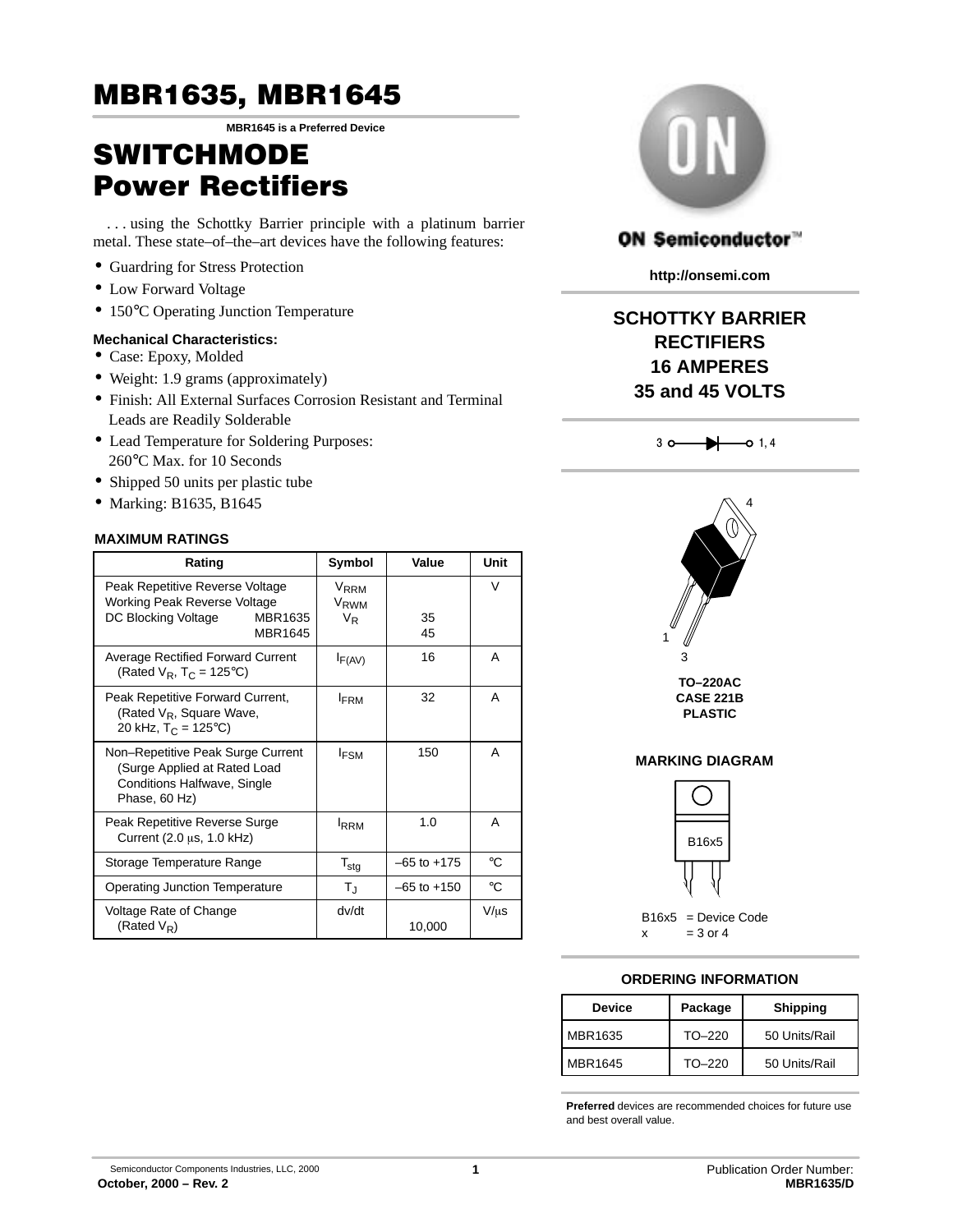# **MBR1635, MBR1645**

### **THERMAL CHARACTERISTICS**

| Characteristic                               | Symbol                 | Value | Unit |
|----------------------------------------------|------------------------|-------|------|
| Maximum Thermal Resistance, Junction to Case | $R_{\theta \text{JC}}$ |       | °C/W |
| <b>ELECTRICAL CHARACTERISTICS</b>            |                        |       |      |

| ELEU IRIUAL UNARAU IERISTIUS                                                                                                             |    |              |       |
|------------------------------------------------------------------------------------------------------------------------------------------|----|--------------|-------|
| Maximum Instantaneous Forward Voltage (Note 1.)<br>$(i_F = 16$ Amps, $T_C = 125^{\circ}C$<br>$(i_F = 16$ Amps, $T_C = 25^{\circ}C$       | ٧F | 0.57<br>0.63 | Volts |
| Maximum Instantaneous Reverse Current (Note 1.)<br>(Rated dc Voltage, $T_C = 125^{\circ}C$ )<br>(Rated dc Voltage, $T_C = 25^{\circ}C$ ) | ΙR | 40<br>0.2    | mA    |

1. Pulse Test: Pulse Width =  $300 \,\mu s$ , Duty Cycle  $\leq 2.0\%$ .

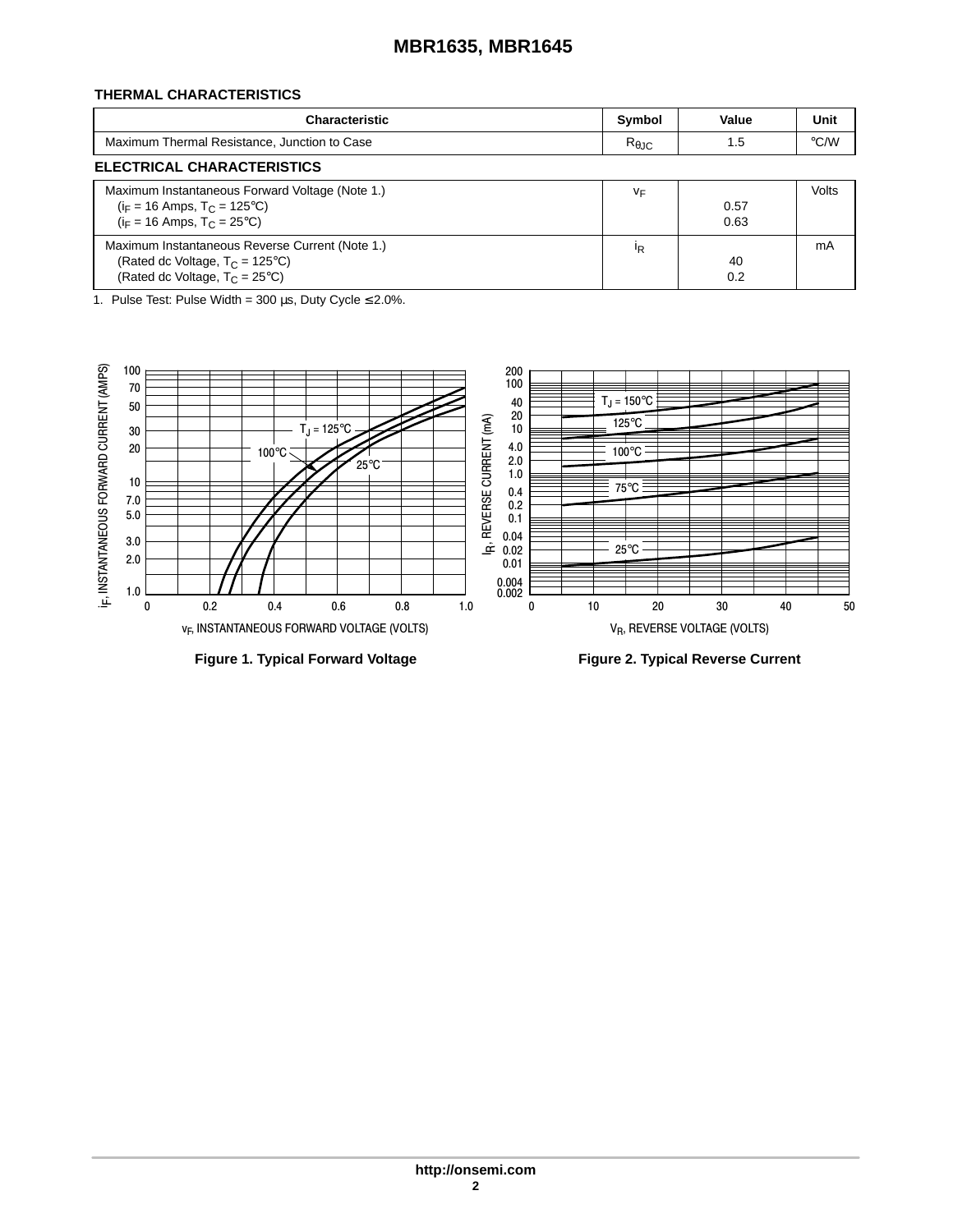## **MBR1635, MBR1645**





Figure 3. Current Derating, Case **Figure 4. Current Derating, Ambient** 



**Figure 5. Forward Power Dissipation**